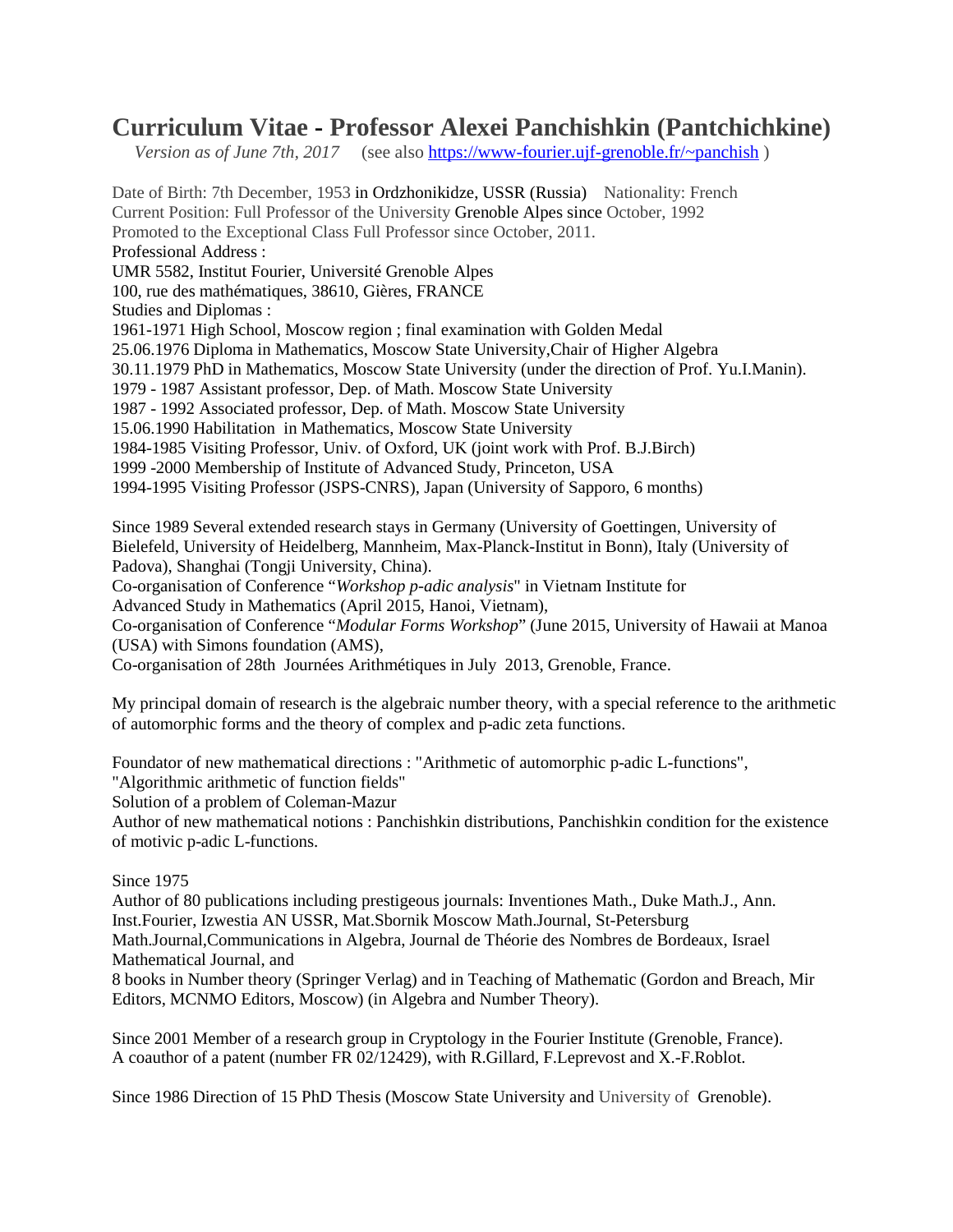## List of publications

(see also [https://www-fourier.ujf-grenoble.fr/~panchish/pf11.pdf](https://www-fourier.ujf-grenoble.fr/%7Epanchish/pf11.pdf) )

1. Panchishkin A.A., There exist no Ramanujan congruences modulo 691^2, Mat. Zametki 17 (1975), 255-263

2. Panchishkin A, Convolutions des séries de Hecke et leurs valeurs aux points entiers, Mat. Sbornik 104 (1977) 617- 651 (with Manin Yu.I. ; English translation: Math. USSR, Sb. 33, 539- 571 (1977), and in Selected Papers of Yu.I.Manin, World Scientific, 1996, pp.325-357)

3. Panchishkin A , Sur les séries de Dirichlet associées aux formes modulaires de poids entiers et demi-entiers, Izvestija Akad. Nauk. (Ser. Mat.) 43 (1979) 1145-1157 (in Russian)

4. Panchishkin A , Carrés symétriques de séries de Hecke et leurs valeurs aux points entiers, Mat. Sbornik 108 (1979) 393-417 (in Russian)

5. Panchishkin A , Valeurs aux points entiers de la bande critique des convolutions de Rankin-Shimura, Uspekhi Mat. Nauk, 1978, N5, pp.195-196 (in Russian)

6. Panchishkin A , Convolutions des formes modulaires de poids entiers et demi-entiers, et leur arithmétique. PhD de l'Université d'Etat de Moscou, 1979, 109 pp. (in Russian)

7. Panchishkin A, Sur les séries de Hecke p-adiques. In : « Algèbre » (Ed. A.I.Kostrikin), Edit. de l'Université d'Etat de Moscou, 1980, pp. 68-71 (in Russian)

8. Panchishkin A , Mesures complexes attachées aux produits eulériens, Trudy Sem. Petrovskogo 7 (1981) 239-244 (in Russian)

9. Panchishkin A, Formes modulaires, Dans la série « Algèbre. Topologie. Géométrie. » Vol. 19. VINITI Publ. : Moscou, 1981, pp.135-180 (in Russian)

10. Panchishkin A, Prolongement p-adique analytique des convolutions de formes modulaires, Abstracts of the 17th USSR Algebraic Conference, Leningrad, September 1981 (in Russian)

11. Panchishkin A , Mesures locales attachées aux produits eulériens dans les corps de nombres. In : « Algèbre » (Ed. A. I. Kostrikin ), Edition de l'Université d'Etat de Moscou, 1982, pp.119- 138 (in Russian)

12. Panchishkin A..A., Le prolongement p-adique analytique de fonctions L de Rankin I, C. R. Acad. Sci.Paris 294 (1982) 51-53

13. Panchishkin A..A., Le prolongement p-adique analytique de fonctions L de Rankin II, C. R. Acad. Sci. Paris 294 (1982) 227-230

14. Panchishkin A.A., Convolutions non-archimédiennes de Rankin de niveau supérieur, Vestnik MGU (Sér. Matem) 1982, Ser. 1, N3, pp.65-69

15 Panchishkin A. , Rezultaty eksperimentalno-epidemiologicheskogo obsledovaniya napravlennogo na vyiavlenie lits s transistorno-arterialnoi gipertoniei (Résultats d'une étude experimentel-épidémiologique, consacrée à la détection des personnes ayant une hypértension artérielle transistorielle) Problemy umstvennogo truda (Problèmes du travail intellectuel). M. MGU, v.6, p.9 (1983)

16. Panchishkin A. , « Formes automorphes et le principe de fonctorialité » , In : \_Formes automorphes, représentations et fonctions L\_. Mir Publ. : Moscou, 1984, pp. 249-286 (in Russian)

17. Panchishkin A.., Le prolongement p-adique analytique de fonctions L de Rankin, Groupe d'Etude d'Analyse Ultramétrique (1981/82), 1983, 9, N3, J14

18. Panchishkin A.A., Problèmes d'algèbre, partie 1 (in Russian), 1985, Edition de l'Université d'Etat de Moscou (with A.I.Kostrikin, V.A.Artamonov et al.)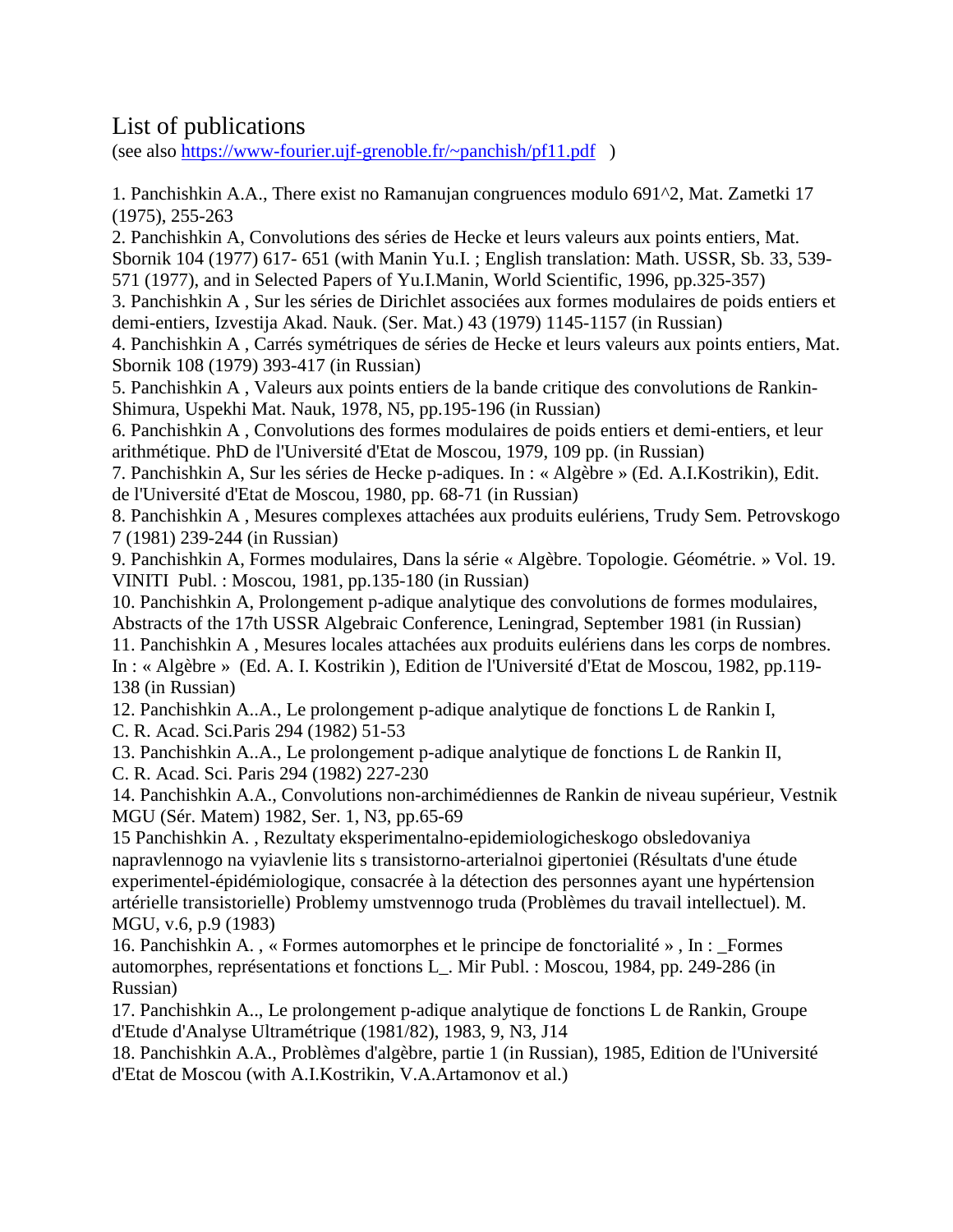19. Panchishkin A., Recueil de problèmes sur les fonctions trigonométriques (with

Ye.T.Shavgulidze, 1985, Edition Nauka\_, in Russian ; traduction en anglais : \_Trigonometric functions (Problem - Solving Approach) , Edition Mir, 1986)

20. Panchishkin A.A., Problèmes d'algèbre, partie 2 (in Russian, with A.I.Kostrikin,

V.A.Artamonov et autres), 1986, Edition de l'Université d'Etat de Moscou

21. Panchishkin A., A functional equation of the non-Archimedean Rankin convolution, Duke Math. J. 54 (1987) 7-89

22. Panchishkin A.A., Un critère de \_nitude pour familles de courbes de Weil, Zapiski Nauch. Seminarov LOMI, 160 (1987) 41-53 (in Russian, with Gerzhoy P.I.)

23. Panchishkin A.A., Problèmes d'algèbre, partie 3 (in Russian, with A.I.Kostrikin,

V.A.Artamonov et autres), 1987, Edition de l'Université d'Etat de Moscou

24. Panchishkin A. , Non-Archimedean convolutions of Hilbert modular forms, Abstracts of the 19th USSR Algebraic Conference, September 1987, Lvov. Vol. 1, p.211 (in Russian)

25. Panchishkin A., Local measures corresponding to Euler products in number \_elds, Amer. Math.Soc. Transl. (2), 137 (1987), pp.1-13

26 Panchishkin A., Problèms d'Algèbre (in Russian, with A.I.Kostrikin, V.A.Artamonov et autres) 1987, Ed. \_Nauka\_, pp.1-351

27. Panchishkin A., Convolutions non-archimédiennes de Rankin et leurs équations

fonctionnelles, Izvestija Akad. Nauk. Ser. Matem. 52 (1988) 336-354 (in Russian) 28. Panchishkin A. , Convolutions de formes modulaires de Hilbert et leurs analogues non-

archimédiens, Mat. Sbornik 136 (1988) 574-587 (in Russian)

29. Panchishkin A. , Fonctions zêta automorphes non-archimédiennes, Edition de l'Université d'Etat de Moscou, 1988, 165 p. (in Russian)

30. Panchishkin A. , Un algorithme rapide pour la factorisation des polynômes sur les corps \_nis, Proceedings of the Conference on Constructive Methods and Algorithms in Number Theory, Minsk, 1989, p.117 (in Russian, with Potemine I.Yu.)

31. Panchishkin A. , Sur les séries de Hecke non-archimédiennes, In : \_Collection de travaux sur l'algèbre\_, Ed. A.I.Kostrikin, Edition de l'Université d'Etat de Moscou, 1989, pp. 95 - 142 (in Russian)

32. Panchishkin A. , Fonctions zêta non-archimédiennes associées aux formes modulaires de Siegel, Abstracts of the International Algebraic Conference, Novosibirsk, August 1989 (in Russian)

33. Panchishkin A., Introduction à la théorie des nombres, 1989, Edition VINITI, (in Russian, with Manin Yu.I.), 303 p.

34. Panchishkin A. , Non-Archimedean L-functions over totally real \_elds, Abstracts of the Conference Modulformen

von mehreren Variablen\_, Oberwolfach, 1-7 July, 1990

35. Panchishkin A. , Fonctions zêta non-archimédiennes associées aux formes automorphes,

Travaux de Conf. Int. «Automorphic Functions and their Applications » , 1990, Chabarovsk,

Publ. Institute for Appl. Math. Of the USSR Acad.Sci., pp.135 - 162 (in Russian)

36. Panchishkin A. , Théorie de fonctions zêta p-adiques associées aux formes automorphes.

Habilitation, Université d'Etat de Moscou, 1990, 150 pp. (in Russian)

37. Panchishkin A. , Non-Archimedean L-functions of Hilbert and Siegel Modular Forms,

Lecture Notes in Math, N 1471, Springer-Verlag, 1991, 160 pp.

38. Panchishkin A. , Automorphic forms, L-functions, and p-adic analysis. Algebra and Analysis (Tomsk, 1989), AMS Transl. Ser., 151, Providence, R.I., 1992, pp.121-134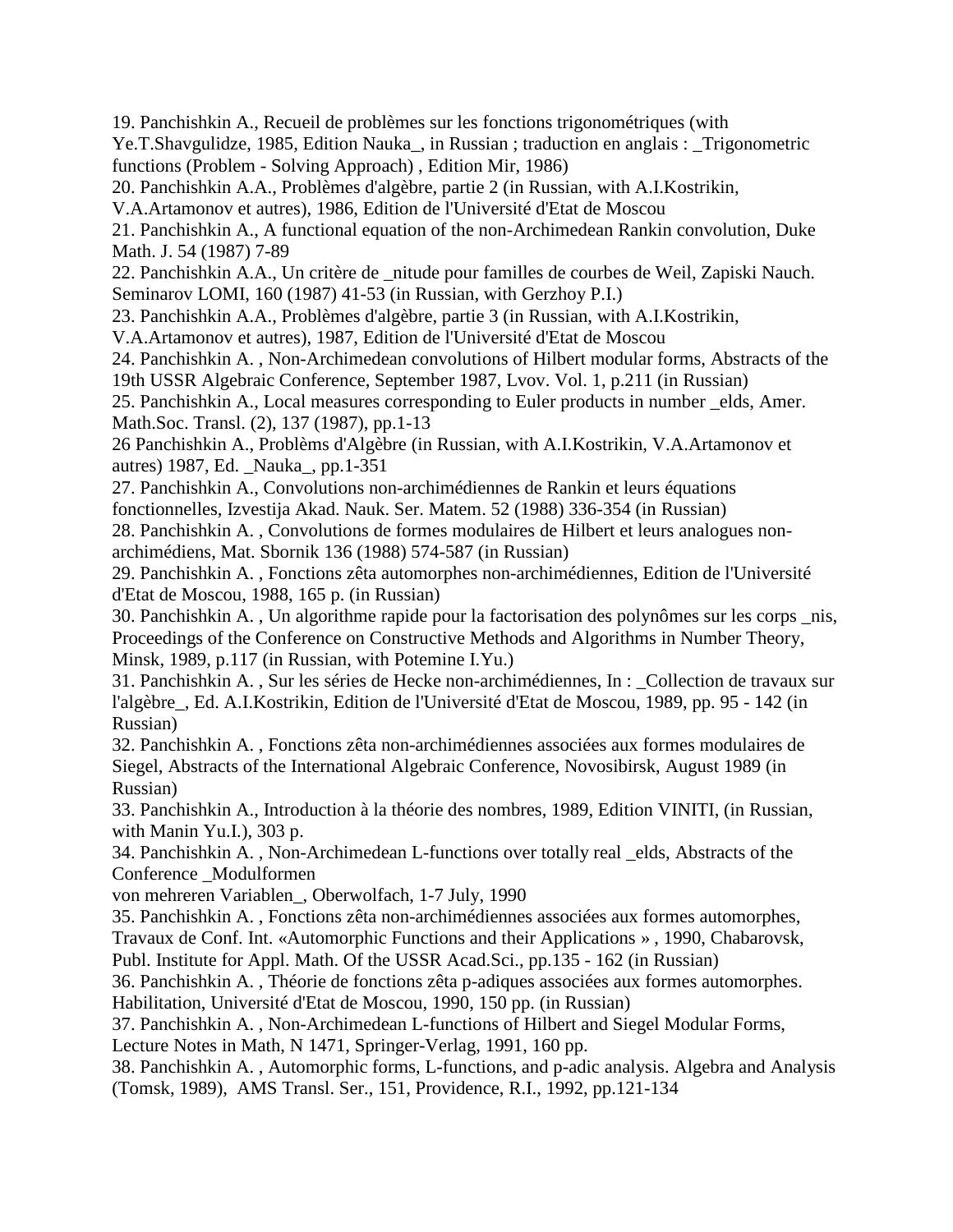39. Panchishkin A. , A general criterum for the existence of p-adic L-functions. Abstracts of the Conference « p-adische Analysis und Anwendungen », Tagungsbericht Oberwolfach, 23-29 February, 8 (1992), pp.2-3

40. Panchishkin A. , Admissible non-Archimedean standard zeta functions associated with Siegel modular forms, Proceedings

of the Joint AMS Summer Conference on Motives, Seattle, July 20\_August 2 1991, Seattle, Providence, R.I., 1993, vol.2, pp. 251 \_ 292

41. Panchishkin A. , Motives for absolute Hodge cycles. Proceedings of the Joint AMS Summer Conference on Motives, Seattle, July 20\_August 2 1991, Seattle, Providence, R.I., 1993, vol.1, pp.461-483

42. Panchishkin A. , Motives over totally real fields and p-adic L-functions. Annales de l'Institut Fourier, Grenoble, 44, 4 (1994), 989\_1023

43. Panchishkin A. , Generalized Kummer congruences and motives, Abstracts of Colloquium in Mathematics, RIMS (Kyoto) 1994, p. 26\_28

44. Panchishkin A. , Algorithmes rapides pour factorisation des nombres et des polynômes, tests de primalité, courbes elliptiques et modules de Drinfeld. Séminaire de Théorie des nombres (Caen), Fascicule de l'Année 1993 - 94. p.1-10.

45. Problèmes d'algèbre (deuxième édition russe élargie : « Factorielle », Moscou, 1995, 454 p., with V.A.Artamonov et autres, Ed. A.I.Kostrikin)

46. Panchishkin A.A. , Number Theory I : Introduction to Number Theory, Encyclopaedia of **Mathematical** 

Sciences, vol. 49, Springer-Verlag, 1995, 303 p. (with Manin Yu.I.)

47. Panchishkin A.: "Exercises in Algebra" : a Collection of Exercises in Algebra, Linear Algebra and Geometry\_, Ed. by A.I.Kostrikin, Gordon and Breach Publishers, 1996, 464p. (with V.A.Artamonov et autres, Ed. A.I.Kostrikin)

48. Panchishkin A. ,Transformation de Mellin p-adique et fonctions L. Résumés du Colloque Franco-Vietnamien de

Mathématiques, Ho-Chi-Minh-Ville (3-8 mars 1997), p. 43

49. Panchishkin A. , Non\_Archimedean Mellin transform and p-adic L Functions. Vietnam Journal of Mathematics, 25 (1997) N3, 179-202

50. Panchishkin A., p-adic families of modular forms and their applications. Kurosh Algebraic Conference. Abstracts

of Talks, Ed. by Yu. A. Bakhturin, A. I. Kostrikin, A. Yu. Ol'shanskii. Moscou, 1998, pp. 99-100 51. Panchishkin A., p-adic families of automorphic representations and Siegel modular forms. International Algebraic Seminar. Abstracts of Talks. Moscou, 2000, 85-86

52. Panchishkin A. , Opérateurs de Frobenius sur les formes modulaires de Siegel with caractères et fonctions zêta. Algebra i Analiz, 12 (2000), no.2, 1-34 (in Russian, with Andrianov A.N.) 53. Panchishkin A. , On the Siegel\_Eisenstein measure and its applications. Israel Journal of Mathematics, Vol. 120, Part B (2000), 467-509

54. Panchishkin A. , Sur les produits triples Lambda - adiques, Communications in Algebra, 29, No. 9, 2001, pp.3727-3740 (with Le Bras, Yann-Henri)

55. Panchishkin A. , Singular Frobenius operators on Siegel modular forms with characters and zeta functions. St.-Petersbourg Math.J., vol. 12, no. 2 (2001), pp.233-257 (with Andrianov A.N.) 56. Panchishkin A. , A new method of constructing p-adic L-functions associated with modular forms, Moscow Mathematical Journal, 2 (2002), Number 2, 1-16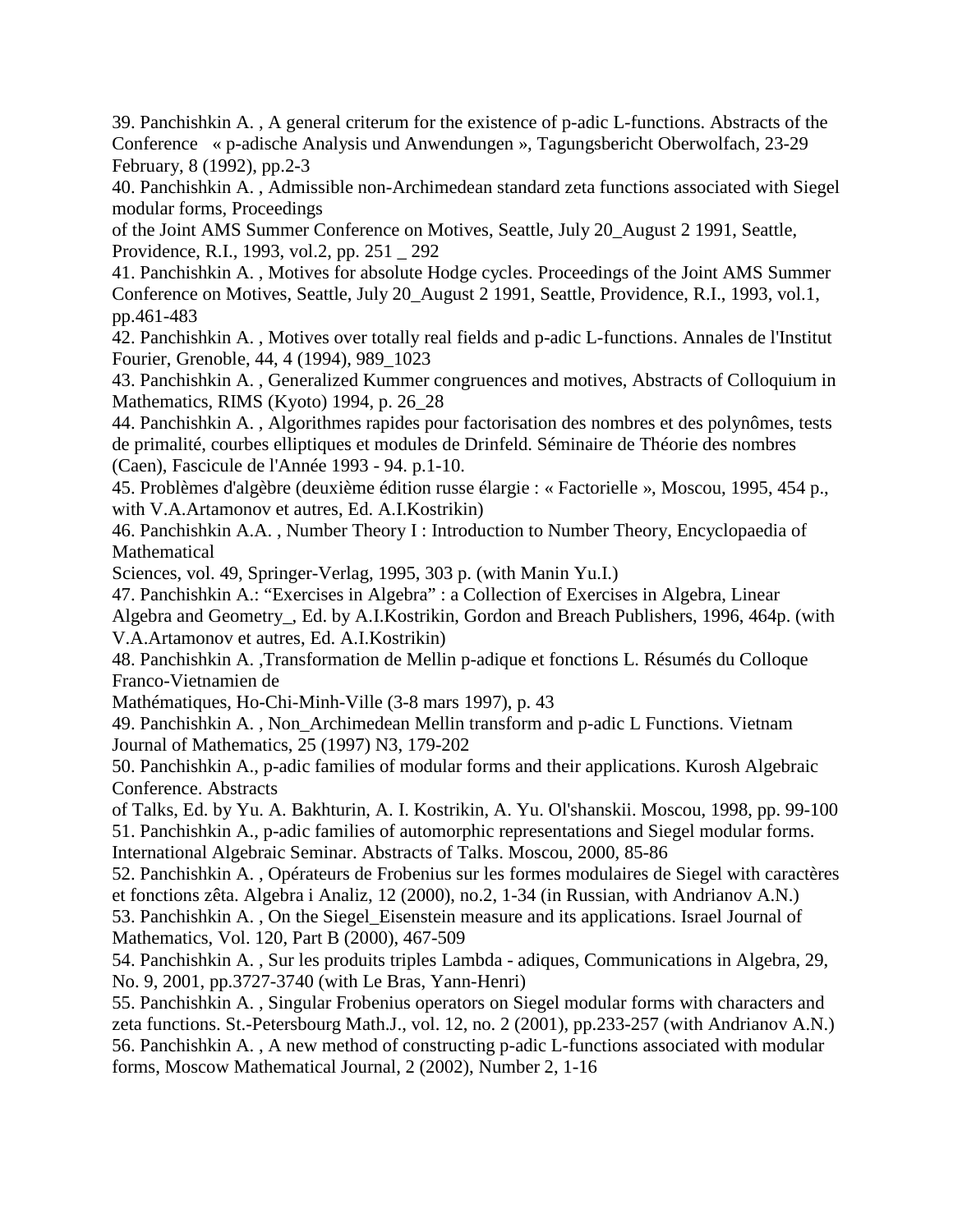57. Panchishkin A. , On p-adic integration in spaces of modular forms and its applications. J. Math. Sci., New York 115, No.3, 2357-2377 (2003).

58. Panchishkin A. , Utilisation des modules de Drinfeld en cryptologie. C. R. Acad. Sci. Paris 336, No.11, 879-882 (2003) (with Gillard R. ; Leprevost F. ; Roblot X.-F.)

59. Panchishkin A. , Two variable p-adic L functions attached to eigenfamilies of positive slope, Inventiones Math., v.154, N3 (2003), pp. 551 - 615

60. Panchishkin A., Sur une condition su\_sante pour l'existence des mesures p-adiques admissibles, Journal de Théorie des Nombres de Bordeaux, 15 (2003), pp. 805-829

61. Panchishkin A.A., Non-Archimedean L-Functions and Arithmetical Siegel Modular Forms, Lecture Notes in Mathematics 1471, Springer-Verlag, 2004 (2nd augmented ed., with M. Courtieu), viii+196 p.

62. Panchishkin A. The Maass-Shimura differential operators and congruences between arithmetical Siegel modular forms. Moscow Mathematical Journal, v. 5, N 4, 883-918 (2005). 63. Panchishkin A.A., \_Introduction à la Théorie des Nombres\_ (with Yu.I.Manin),

Encyclopaedia of Mathematical Sciences, vol. 49 (2nd ed.), Springer-Verlag, 2005, 514 p. 64. Panchishkin A.A., Admissible p-adic measures attached to triple products of elliptic cusp forms, (with Böcherer, S.) Documenta Math. Extra volume : John H.Coates' Sixtieth Birthday (2006), 77-132.

65. Panchishkin A.A., Triple products of Coleman's families and their periods (a joint work with S.Boecherer) Proceedings of the 8th Hakuba conference "Periods and related topics from automorphic forms". September 25 - October 1, 2005, Ed. H.Yoshida, Kyoto, Daichisya, February 2006, pp. 89-130.

66. Panchishkin A. Explicit Shimura's conjecture for Sp(3) on a computer (with Kirill Vankov), Math. Research Letters 14, Issue 2, March 2007 173-187.

67. Panchishkin A. Triple products of Coleman's families Fundamentalnaya i Prikladnaya Matemetika (Fundamental and Applied Mathematics) 12, N 3 (2006) 89-100 (English translation: Journal of Mathematical Sciences, Springer New York, Volume 149, Number 3 / mars 2008, pp. 1246-1254

68. Panchishkin A., p-adic Banach modules of arithmetical modular forms and triple products of Coleman families. Pure Appl. Math. Q. 4, part 1 (2008), 1133-1164

69. Pantchichkine A., Méthodes locales et globales en arithmétique (in Russian).

Matematicheskoe Prosveshchenie, Sér.3, 12, 55-79 (2008)

70. A.Panchishkin, p-adic Interpolation of Triple L-functions : Analytic Aspects. In : Automorphic Forms and L-functions II : Local Aspects (Contemporary Mathematics, Volume of the conference proceedings

in honor of Gelbart 60th birthday) - David Ginzburg, Erez Lapid, and David Soudry, Editors, AMS, BIU, 2009, 313 pp. ; pp.1-41 (with Böcherer, S.)

71. A.A. Panchishkin, Introduction à la Théorie des Nombres (in Russian, with Yu.I.Manin), Moscou, MCMNO, 552 pp. (2009)

72. A.Panchishkin, K.Vankov, Explicit formulas for Hecke operators and Rankin's lemma in higher genus, In : Algebra, Arithmetic and Geometry in honor of Y.I. Manin, Progress in Mathematics, vol. 269-270, pp. 532-554, Birkhäuser, Boston (2010)

73. Panchishkin A., Two modularity lifting conjectures for families of Siegel modular forms, Mathematical Notes, Volume 88 (2010) Numbers 3-4, 544-551.

74. Panchishkin A., Sur les fonctions zêta et familles des formes modulaires de Siegel. Mathématiques fondamentales et appliquées., 16, N 5, (2010) 139-160.